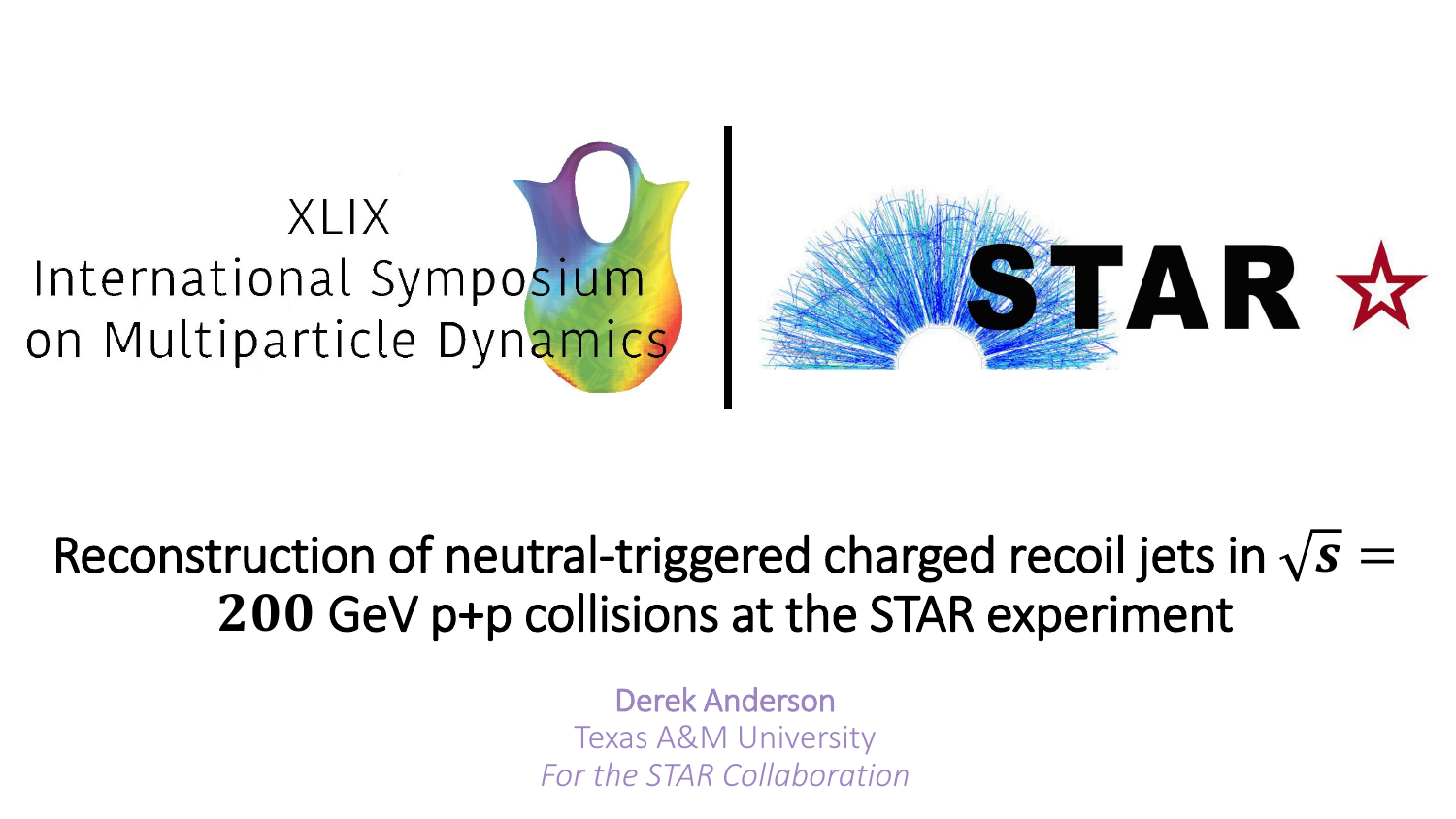## Jets and Heavy-Ion Collisions

- o Heavy-ion collisions produce a hot, dense medium consistent with QGP
	- ‒ e.g. Au+Au collisions at RHIC
- o **Jets:** collimated sprays of hadrons from the fragmentation of partons
	- ‒ Produced in early stages of heavy-ion collisions
	- ∴ Excellent probes of the medium
- o **Jet Quenching:** suppression of energetic particles due to partonic energy loss
	- ‒ Partons lose energy via radiative and collisional interactions with medium
	- ‒ Depends on path length, "flavor" of jet, etc.



Au

**Adapted from Tatsuya Chujo, JPS RHIC Symposium 2001**

space

Au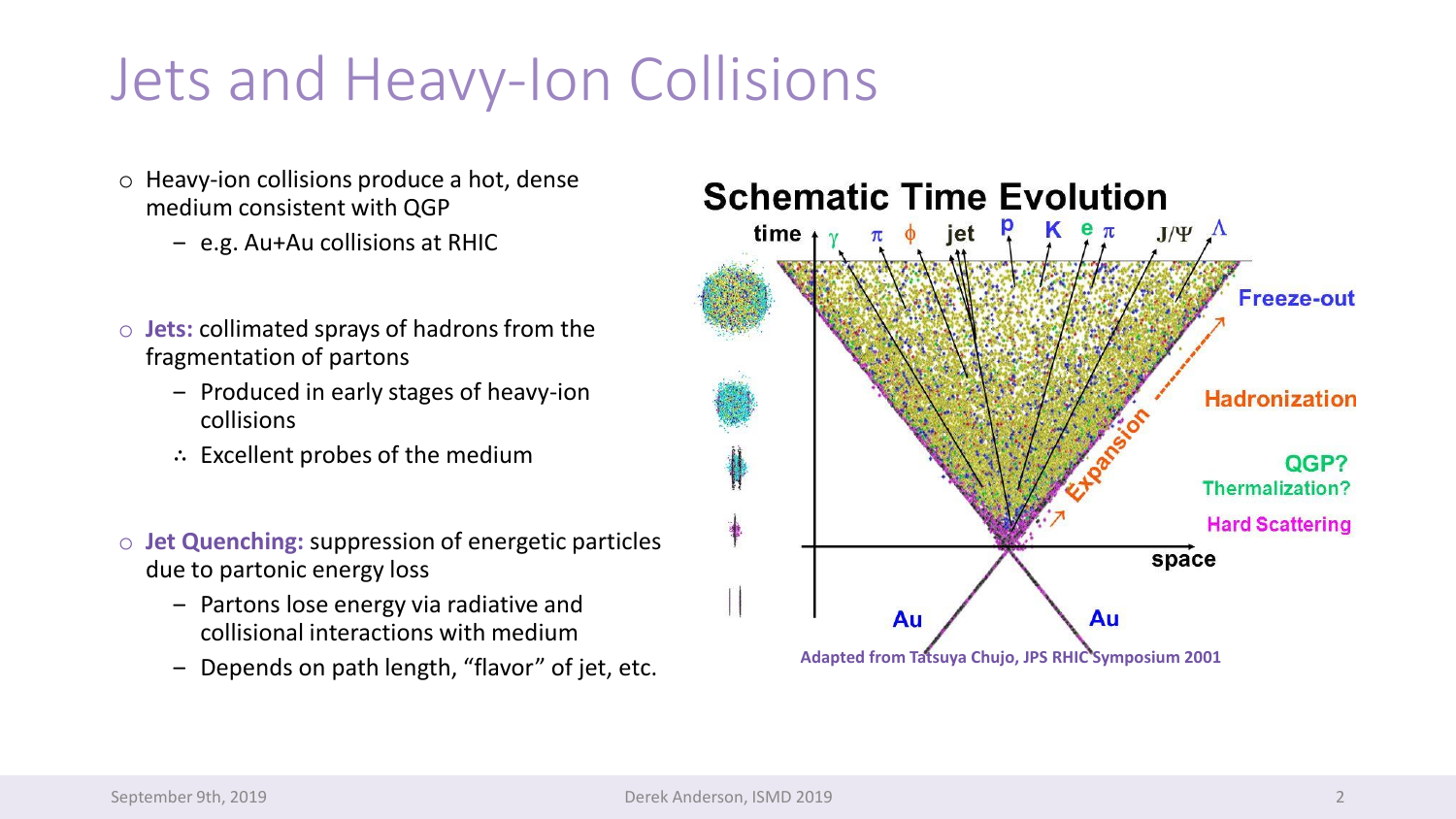## Prompt and Direct Photons

- **Prompt photon (** $\gamma_{prompt}$ ): photon scattered from energetic partons
	- ‒ Doesn't strongly interact with medium so (to leading order)
		- $E^{\widetilde{\gamma}}_T \approx E^{parton}_T(t_0$
	- ∴ Recoiling parton provides a well-calibrated probe of partonic energy loss…
		- › Wang et al.; PRL 77, 231 (1996)
- o An admixture of prompt, thermal, and fragmentation photons is measured
	- ‒ Collectively referred to as **direct photons**   $(\gamma_{dir})$
	- ‒ Thermal contribution is negligible (at sufficiently large energies)
	- ‒ **Background dominated by hadronic decays**



**Campbell; PRC 92, 014907 (2015)**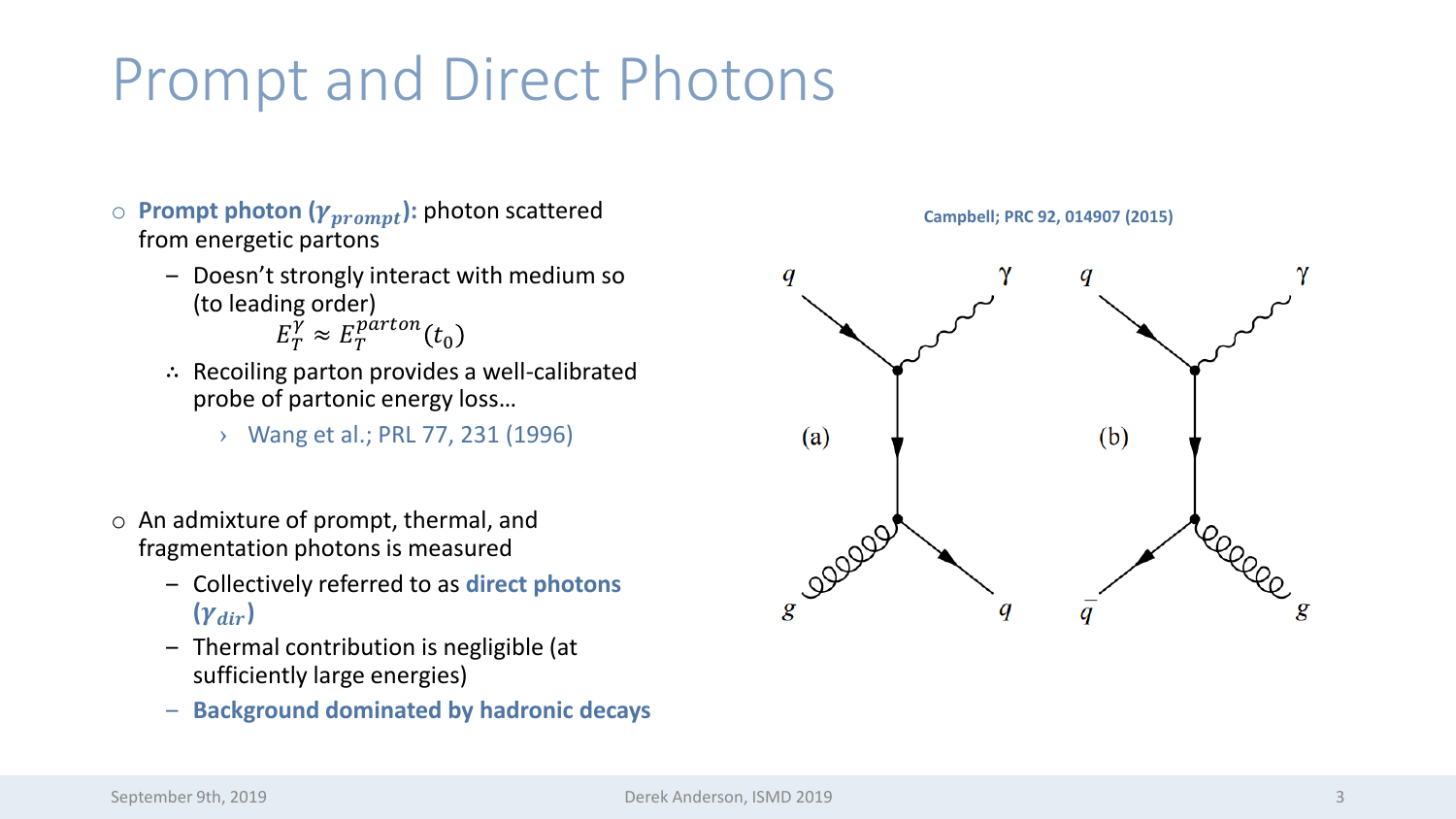# Neutral Triggers

- $\circ$  Comparing  $\gamma_{dir}$  to  $\pi^0$  triggers:
	- a) Production of  $\pi^0$  biased towards surface while  $\gamma_{dir}$  have no such bias
		- › T. Renk, Phys. Rev. C **88**, 054902 (2013)
	- b) Production of  $\gamma_{dir}$  dominated by quarkgluon Compton scattering
	- $\Rightarrow$  On average, jets recoiling from  $\gamma_{dir}$  should be less suppressed than those from  $\pi^0$
- $\circ$   $I_{AA}$ : quantifies level of suppression D<sup>AuAu</sup>
	- $I_{AA}$  $D^{pp}$
	- Where  $D^{AuAu}$  and  $D^{pp}$  are the per-trigger yields in Au+Au and p+p collisions
- $\circ$  Now measuring charged jet spectra for  $\gamma_{dir}$  and  $\pi^0$  triggers as a baseline for  $I_{AA}$



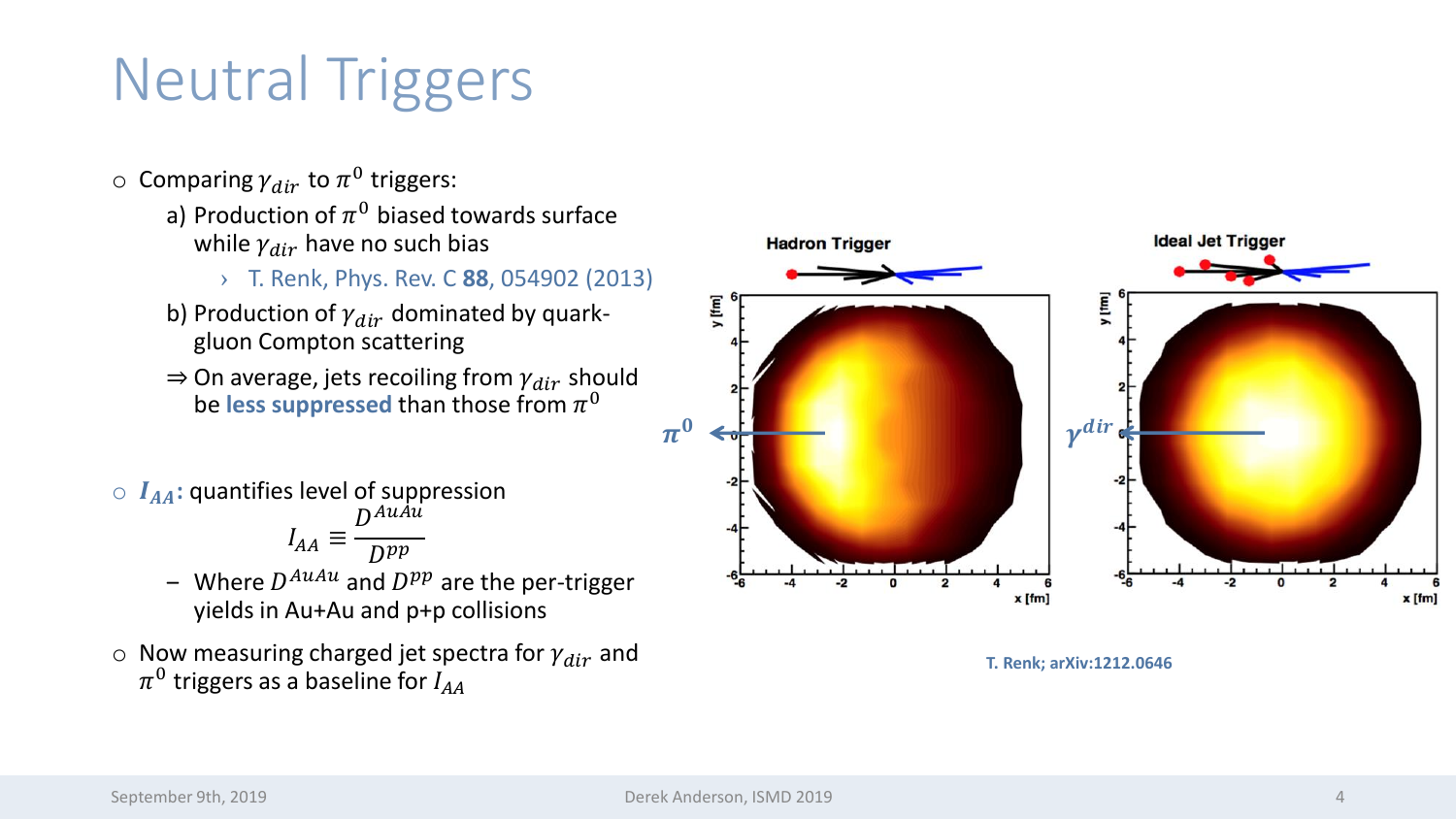## STAR Detector

- o Relevant subsystems:
	- **a) Time Projection Chamber (TPC):**
		- $\rightarrow$  Measure charged particle (track)  $p_T$ ,  $\eta$ ,  $\varphi$ , etc.
	- **b) Barrel Electromagnetic Calorimeter (BEMC):**
		- › Used to trigger on p+p collision containing energetic  $\gamma_{dir}$  or  $\pi^0$
- $\circ$  Triggers satisfy  $E_T^{trg} \in (9, 20)$  GeV and  $|\eta^{trg}| < 0.9$ 
	- Triggers then split into bins of  $E_T^{trg}$  with  $(9, 11)$ ,  $(11, 15)$ , and  $(15, 20)$  GeV
- o **Barrel Shower Maximum Detector (BSMD):**
	- ‒ Located inside BEMC
	- Distinguishes  $\gamma_{dir}$  and  $\pi^0$  based on shower shape



**STAR; PRD 86, 032006 (2012)**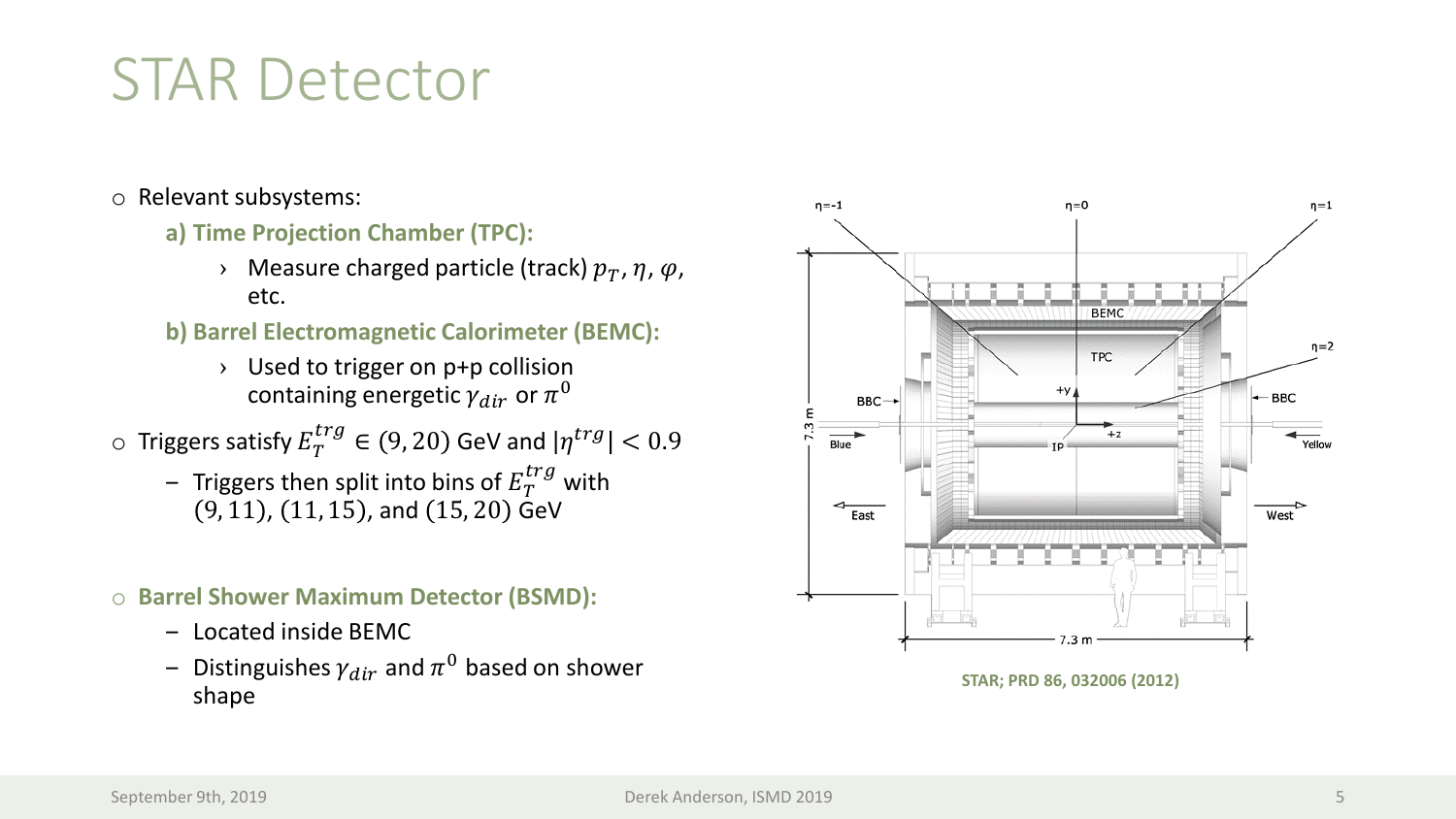### TSP

o **Transverse Shower Profile (TSP):** quantifies shower shape

$$
TSP \equiv \frac{E_{cluster}}{\sum_i e_i r_i^{1.5}}
$$

- $E_{cluster}$  is total energy of 1 2 tower cluster
- $-e_i$  and  $r_i$  are the energy and distance from cluster centroid of the i<sup>th</sup> strip
	- › STAR, Phys. Rev. C **82**, 034909 (2010)
- o TSP used to split data into two samples:
	- i. A 95% pure sample of identified  $\pi^0$  satisfying  $TSP < 0.08$
	- ii. A sample with an enhanced fraction of  $\gamma_{dir}$ (labeled  $\gamma_{rich}$ ) satisfying TSP  $\in$  (0.2, 0.6)
- o Background level of  $\gamma_{rich}$  signal in p+p for  $E_T^{trg} \in$  $(9,11)$  GeV is measured to be:  $B \approx 0.57 + 0.05$

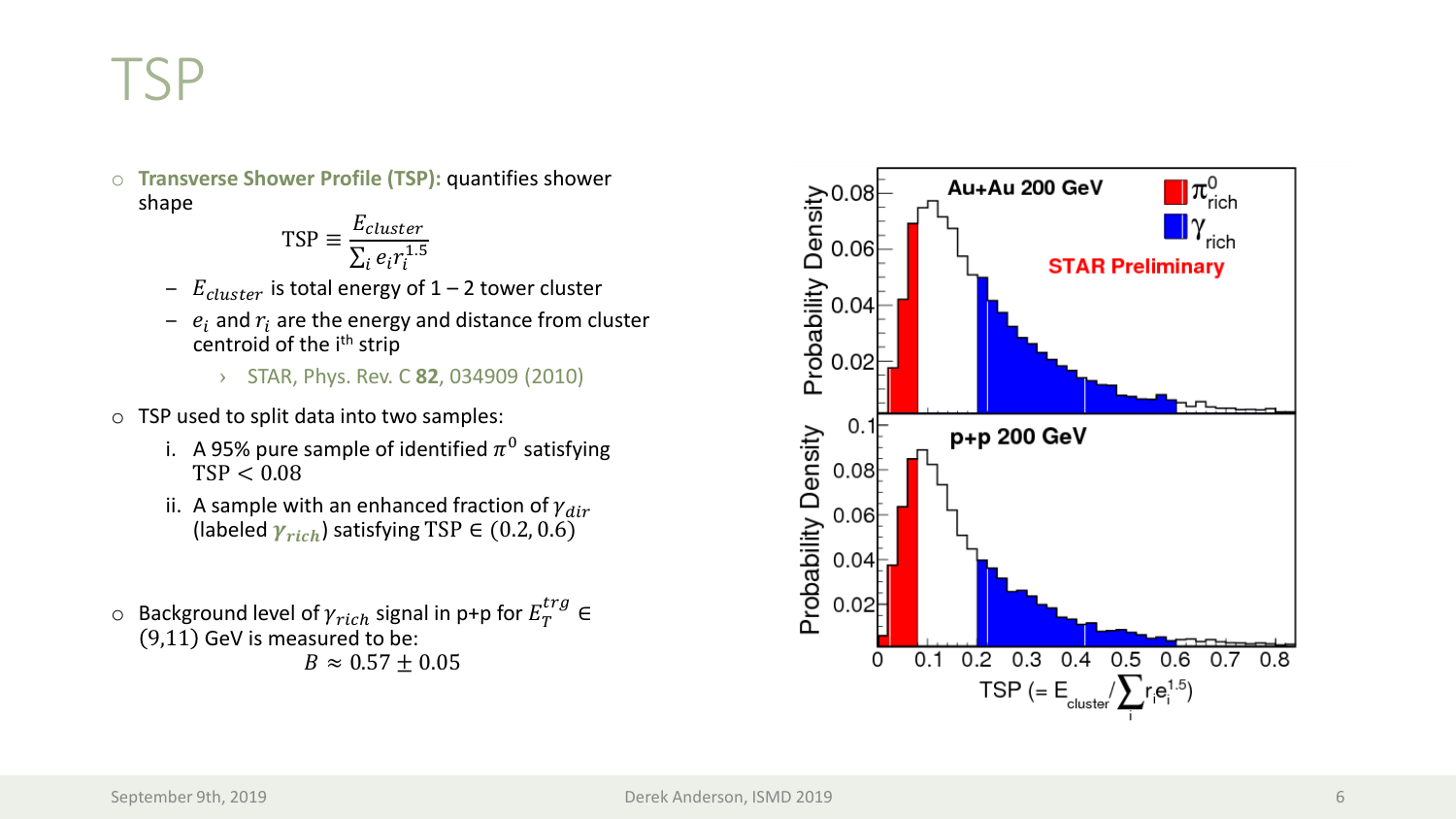## Jet Reconstruction

- $\circ$  Jets are reconstructed using the anti- $k<sub>T</sub>$  algorithm from
	- $-$  TPC tracks with  $p_T^{trk} \in (0.2{,}30)$  GeV/ $c$  and  $\left|\eta^{trk}\right| <$ 1
	- Clustered using Fastjet 3.0.6 for  $R_{jet} = 0.2$  (0.5 and others in progress)
		- › M. Cacciari, G. P. Salam, and G. Soyez, Eur. Phys. J. **C72**, 1896 (2012)
- $\circ$  Jet  $p_T$  adjusted for background energy density via  $p_T^{reco} = p_T^{jet, raw} - \rho \cdot A_{jet}$ 
	- − Where  $ρ ≡ median{p_{T,i}^{jet,raw}/A_{jet,i}}$ } excluding the hardest jet in the event
- o Some definitions:
	- $-$  **Recoil jet:** any jet satisfying  $\Delta \varphi^{jet} \in (3\pi/4, 5\pi/4)$
	- ‒ **Charged jet:** a jet consisting only of TPC tracks

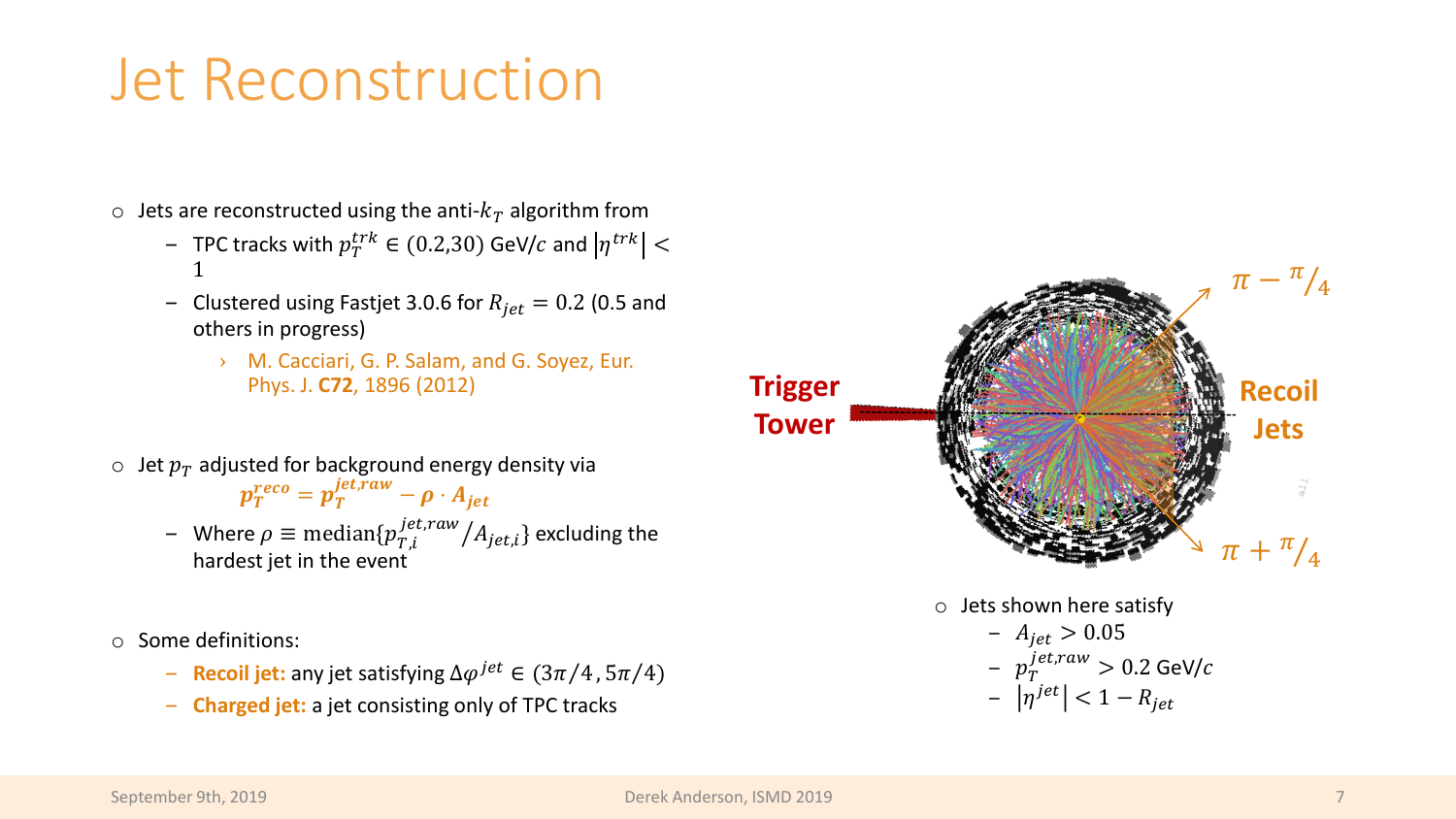## Corrected Spectra

- $\circ~$  Correction scheme follows recent  $h^\pm$ -jet measurement by the STAR collaboration
	- ‒ STAR, Phys. Rev. C **96**, 024905 (2017)
- o Corrected data are compared against Pythia 8.185
	- ‒ T. Sjöstrand, S. Mrenna, and P. Z. Skands, Comput. Phys. Commun. **178**, 852 (2008)
	- ‒ Darker bands indicate statistical uncertainty
	- ‒ **Dominant uncertainties:**
		- › Unfolding (prior, algorithm, etc.)
		- › Tracking efficiency
		- $\gamma$   $\gamma$ <sub>rich</sub> background subtraction scheme ( $\gamma_{dir}$  only)

o **Corrected data Consistent with Pythia8!**

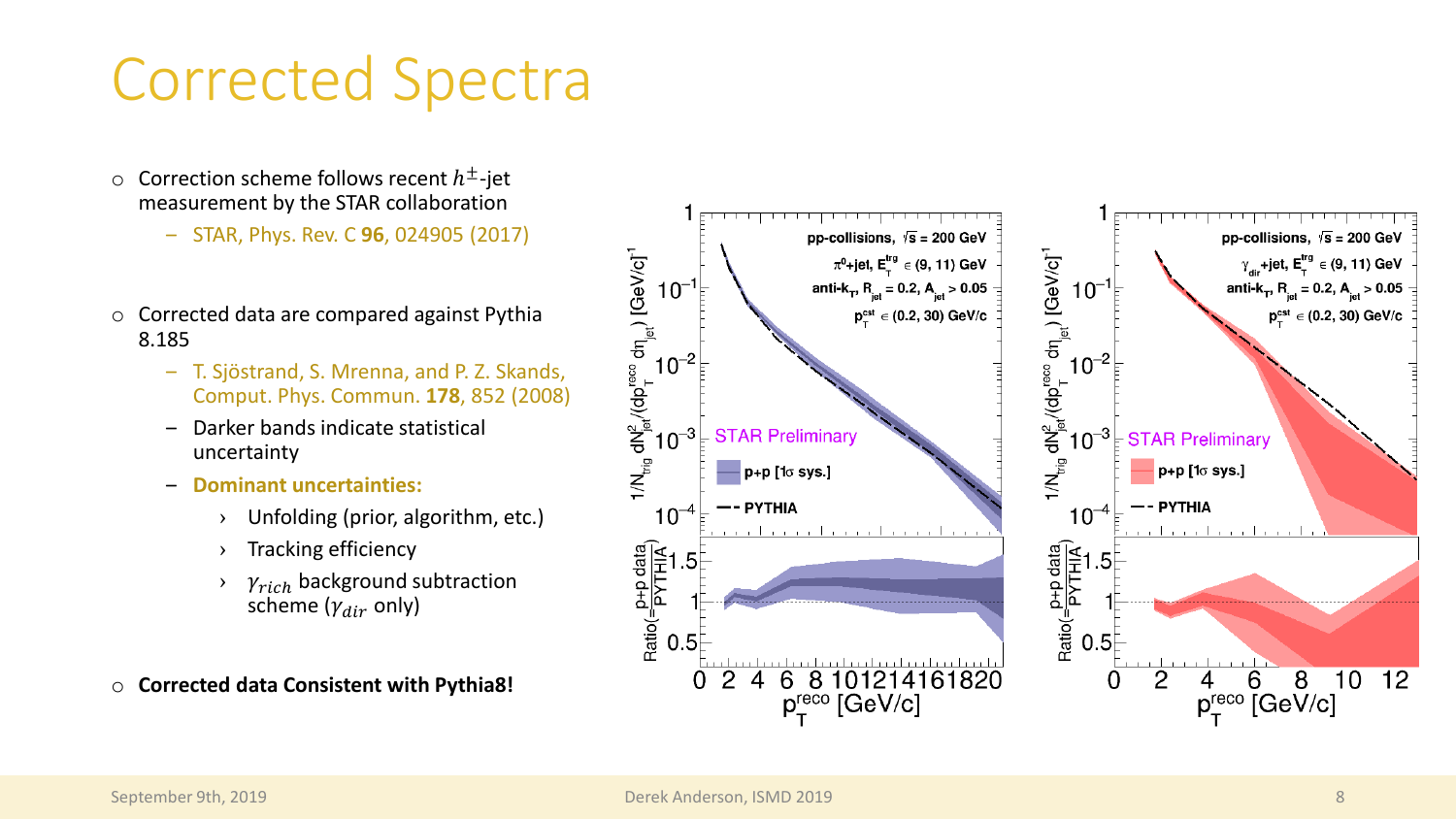## Conclusions and Future Work

- $\circ$  Charged  $R_{jet} = 0.2$  recoil jets have been reconstructed in p+p collisions for  $\pi^0$  and  $\gamma_{dir}$  triggers with  $E_T^{trg} \in$  $(9, 11)$  GeV
	- ‒ Spectra corrected for detector effects are consistent with Pythia 8

#### o **Future work:**

- Correct charged jet spectra for  $\gamma_{dir}$  and  $\pi^0$ triggers with  $E_T^{trg} \in (11, 15)$  and  $(15, 20)$  GeV for  $R_{jet} = 0.2 - 0.5$
- ‒ Extend analysis to **full jets** (consisting of TPC tracks and BEMC towers)